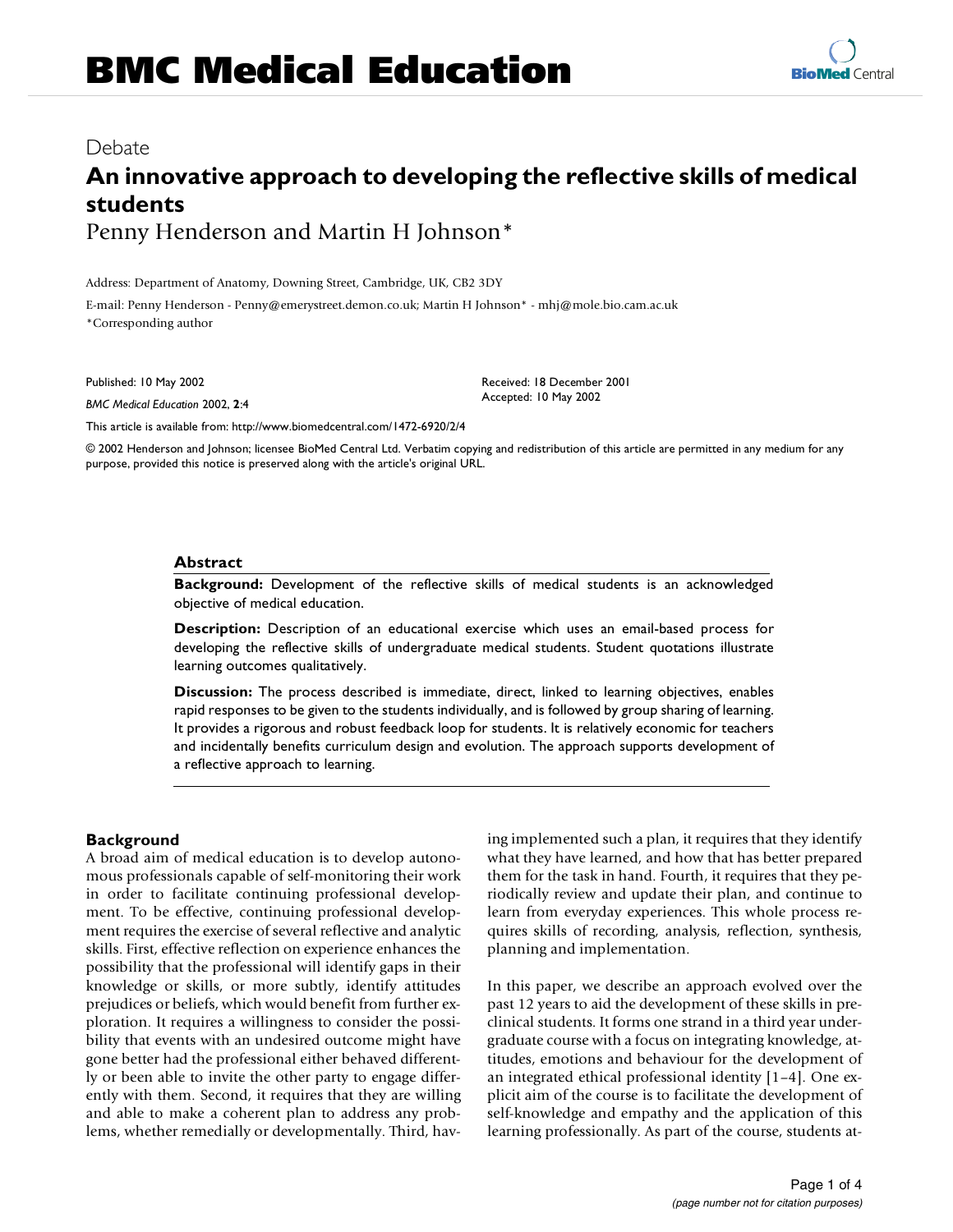tend 16 full or half day workshops with a range of content themes. The workshops are experiential [5]. The basic experiential method invites students to engage in an experience, to create some learning from it, and then through a process of structured reflection to identify what it is that each has learned and to apply this new knowledge thereby expanding the repertoire of possible solutions. This method is designed to aid the review and exploration of attitudes and assumptions, discovery of differences, and consideration of the implications of personal attitudes and emotions for professional behaviour and communication. To facilitate this process, a workshop climate characterised by flexibility, empathy, equality, tentativeness and openness is created, in which students can be non-defensive and highly participatory [6]. This space to experiment encourages learning from mistakes or from challenging, uncomfortable or upsetting emotional experiences. By group-based discussion this learning is shared and all benefit [7]. An essential step, which should not be overlooked, is to record the learning and in the process to reflect further on it [8]. It is the handling of the written evaluations by students of their learning from these workshops that forms the basis of the process described in this paper.

Schon [9] has described two different types of reflection. 'Reflection *in* action' involves the development of a capacity to self-monitor *during* an exchange and change tack effectively. The workshop experiences themselves build such a capacity for 'reflection in action'. 'Reflection *on* action' is the capacity to review an interaction after it is complete, and take lessons for future practice, which is the concern of this paper.

## **Description**

All students are allocated an email address, and computer access. Prior to each workshop, the aims and learning objectives are emailed to each student. Within 3 days of each workshop, each student emails to the facilitators an evaluation of up to 750 words, linked to the stated learning objectives of the day, and indicates whether they think and feel that they have met them. In their evaluations, students are invited to consider:

'What did you learn from the exercises-

Emotionally (How did they affect the way you feel?)

Factually (What new information came from them?)

Intellectually (What understanding or insight did they yield?)

Practically (Are there things you will do differently as a result?)'

The initial course guidance to students about how to complete their evaluation teases out the multiple strands of reflective development achievable by the recording process:

• To record what happened, and how they responded to it with thoughts and feelings. This is a simple descriptive function, but it also builds up over the months into a record of their experience of the whole sequence of workshops, so they can look back and identify their developmental steps over a substantial period.

• To reflect on their own personal learning, and by naming it expand it, connect varied elements of the day and different exercises to the learning objectives, and make links to other learning opportunities on the course in lectures, seminars, reading and previous workshops (see Additional File [J&H.Evaluative methodology] Quotes 1 & 2). This is a synthesis function, which develops a habit useful for continuous professional development.

• To analyse how and why the exercises were effective (or not) in producing learning, and to make suggestions to facilitators for changes in the exercises or structure of the day in future, based on their experiences (see Additional File [J&H.Evaluative methodology] Quotes 3 & 4). This feedback develops understanding of the processes of learning from experiential opportunities, and of what suits the student's particular learning style.

• To get feedback from a facilitator, and thus engage in an individual and private dialogue about their learning, which is designed to encourage further reflection (see Additional File [J&H.Evaluative methodology] Quote 5).

It is made clear at the outset of the course that neither the workshops nor the student evaluations contribute to the summative student assessment. Students are reminded when writing their evaluations to be aware of group rules of confidentiality, and not to identify other students by name, but to use 'my partner' or 'in my group'. They are encouraged to experiment with ways to complete their evaluation. 'Stream of consciousness' is discouraged, however, because it lacks the element of intellectual synthesis. Some students keep an additional journal for a more personal record of that sort.

One facilitator prints out a copy of each student's evaluation, and responds to it with affirmations, comments, questions, reactions or challenges in writing, in a supportive personal and private dialogue format rather than a 'red pencil' one (see Additional File [J&H.Evaluative methodology] Quote 5). In this dialogue, students are encouraged to recognise that the workshop experiences are purposeful in relation to the day's learning objectives. They are challenged when their learning is stated generally, loosely or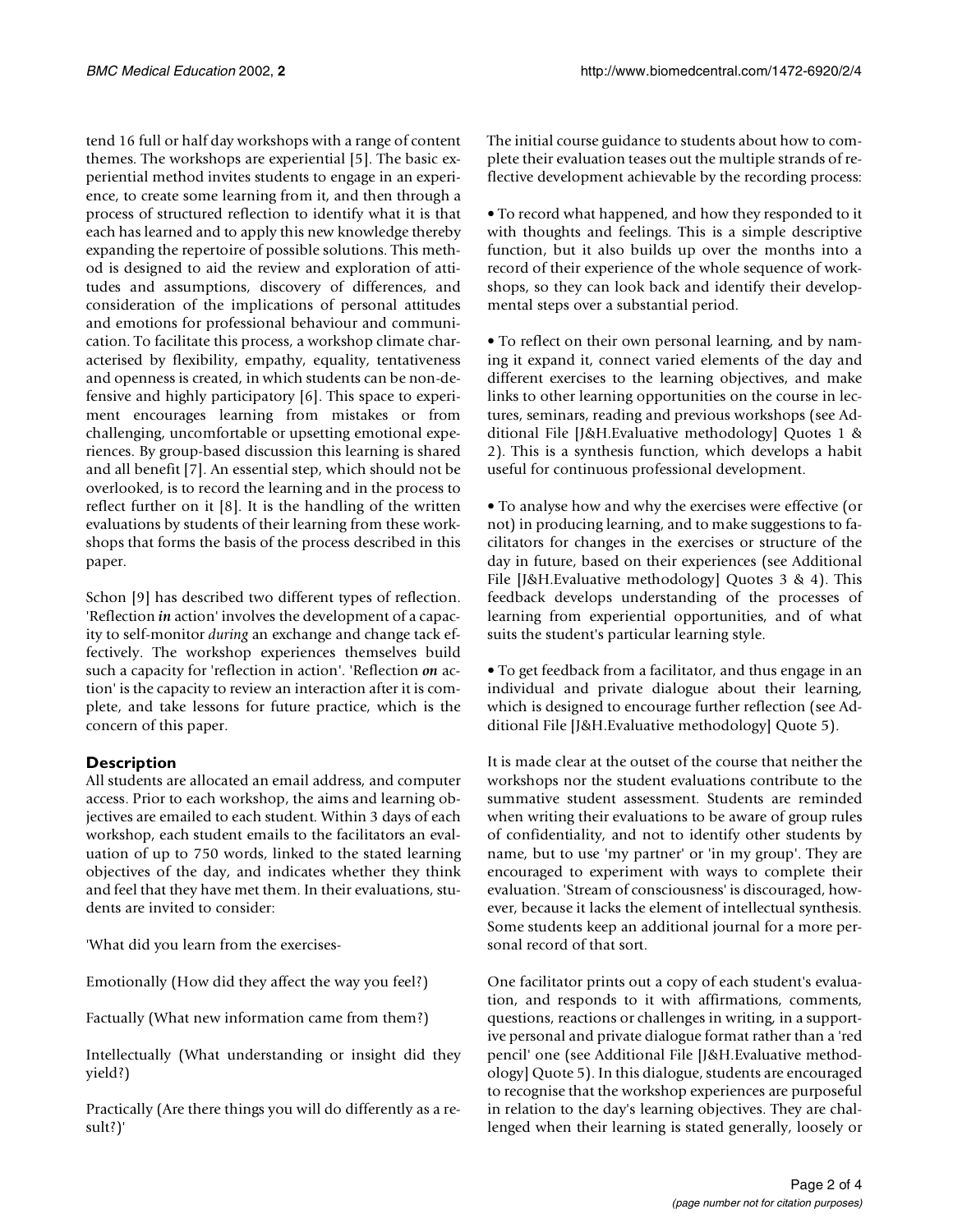minimally, and encouraged to sharpen their focus, or undertake the task with more commitment. It is perfectly possible to reply by email too, but usually we give out the annotated documents at the start of the next workshop, when the commenting facilitator provides a 'summary of learning' to the group, including a resume of the most general student themes, suggestions made to the facilitators for future changes, and any learning points that seem to require clarification or further comment. As they have their own feedback to hand, they can compare it with the general feedback and notice how their learning differs from or resembles that of others. Some students choose to share their written evaluations and feedback privately to further enhance mutual learning. Insofar as the facilitator in their summary places emphasis on some learning, the student also has a second opportunity to grasp those elements which may be worthy of further reflection. Although this summary is given by the commenting facilitator, it is assembled with input from all facilitators. This whole process thereby provides and integrates very useful feedback to the facilitators about, for example, whether any student could benefit from suggestions for further reading, or further discussion in person with a member of the course team, or even, if distressed, a recommendation to seek support from, for example, the student counselling service.

The workshop co-ordinator makes a confidential and anonymised file of the evaluations from each workshop and for each student, so the evaluations can be used for immediate reflection on how the course is progressing, and on individual developmental needs, as well as future curriculum development. Although it takes 2–4 hours to respond to the 20 student evaluations after each workshop, this is much more economical of time than 20 individual interviews. On rare occasions, a private dialogue via an email exchange can be sustained over a period, whilst a student wrestles with a particular developmental issue. In this mode, the facilitator becomes an ally and supports the student in their developmental process by a willingness to respond, by being a witness to their developing perceptions or opinions, and by acting as a role model of a practitioner willing to engage with complex personal or ethical dilemmas.

## **Results**

Representative example quotations are given to illustrate the sort of dialogue in which we engage the students (see Additional File [J&H.Evaluative methodology] Quote 5), the perceived value (or limitations) of the process to the students (see Additional File [J&H.Evaluative methodology] Quotes 6 & 7), how the students use the workshops a launch pad for change (see Additional File [J&H.Evaluative methodology] Quote 8), the sorts of suggestions made by students to develop the workshops (see Addi-

tional File [J&H.Evaluative methodology] Quote 3 & 4), how reflective skills develop over the course (see Additional File [J&H.Evaluative methodology] Quote 9), and how students use the evaluations to plan for action against their own objectives (see Additional File [J&H.Evaluative methodology] Quote 10). Three extracts from the first term review evaluations are quoted below to illustrate how students synthesise, integrate and develop their learning over a period of time. Note how the evaluations also demonstrate that students aware that they are engaging in a process that is incomplete, that they may fail, but that they have confidence to use failure constructively and move on, a hall mark of effective reflection (see Additional File [J&H.Evaluative methodology] Quotes 11 to 12).

Students clearly value the written record that they create for the year and the reflective component embodied in it, since they return to it later in their clinical years (see Additional File [J&H.Evaluative methodology] Quotes 13 to 15).

### **Discussion**

Self-awareness is a difficult skill to develop. It includes the development of an understanding of the self as an individual and as a professional in the making, and of any incongruities [3,4]. The evaluation process described here is used to assist students to identify and reflect on their attitudes, values, and personal preferences, so as to increase awareness of how they resemble or differ from the rest of the student group in respect of personal and family history, race, culture, sex, gender, sexuality, class and personality, and to identify what impact this awareness might have on their clinical practice. A student with a well-developed sense of self and a capacity for self-acceptance and constructive self-criticism is likely to be less at risk of later depression arising from the stresses of the medical doctor roles, and more likely to relate to patients and colleagues with enthusiasm, clarity, empathy and a robustness that arises from a reduced fear of embarrassment and self-consciousness. We are not aware that the approach described here has been tried previously with medical students. It does resemble the use of written evaluations by Levy [10] to monitor the development of self-awareness on a counselling skills training course. In that study, student participation was voluntary as the process was part of a research project, but response rates increased as the opportunities continued, and students were given five sets of trigger questions to which to respond at regular intervals. Questions were not planned in advance of that course, except for the first set, but emerged from hypotheses arising from the facilitator's understanding of course events, and from course objectives. She did give a report-back to students after collating the comments.